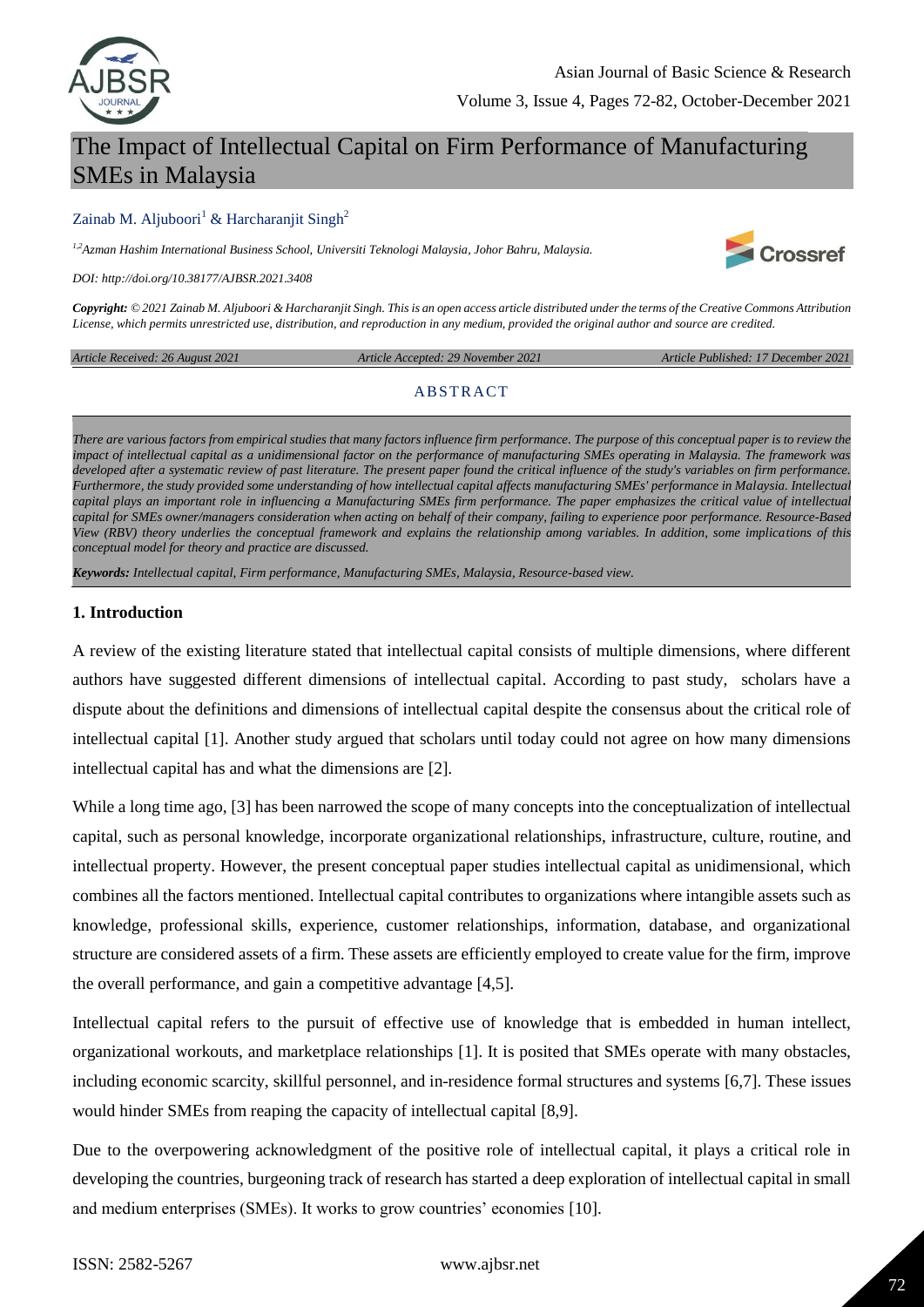

### **2. Problem Statement**

SMEs' contributions toward the GDP are relatively low compared to developed countries [11]. In order to overcome these various challenges faced by Malaysian SMEs, productivity should be improved to remain competitive. Moreover, Malaysian SMEs must pay more attention and concern to the importance of enhancing the intellectual capital in SMEs to achieve overall competitiveness [10]. However, SMEs sectors in Malaysia had a steady GDP growth from 2014 to 2018, except for the manufacturing sectors. Compared with other SME sectors such as service or construction, manufacturing SMEs face a serious issue regarding GDP contribution, which declined from 21.7% in 2014 to 20.0% in 2018 (SME Corp, 2018), as shown in Figure 1. Manufacturing SMEs are recognized as a significant industry in its economy because they contribute as the second-largest share of GDP. The development of the issue has a substantial influence on the economy, as well as on Malaysia.



Source: (SME Corp, 2018)

### **Fig.1.** Manufacturing SMEs Contribution to GDP between 2014-2018

Adopting intellectual capital could help develop marketing and management strategies, and it also plays a significant role in enhancing the firm's values and economic performance [12,13] Past study stated that intellectual capital is the source of wealth creation in any business [14]. It is not only that intellectual capital also helps increase the business performance and achieves a competitive edge. Moreover, investigations on intellectual capital and firm performance are lacking [15]. Thus, the present conceptual paper seeks to investigate the intellectual capital impact on firm performance of manufacturing SMEs in Malaysia. However, the present conceptual paper is of much significance in manufacturing SME's firm performance. Furthermore, the present paper's findings would be necessary for the practical, theoretical, and policy makers' perspectives. Manufacturing SMEs in Malaysia are facing issues regarding intellectual capital [16]. According to past literature, lack of intellectual capital practices such as skills, experience, insufficient knowledge, weak external relations, poor structures, lack of skilled and talented workers, which causes the quality of production to decline tremendously [16,17].

The main motive to conduct this conceptual framework is to fill the gap of [18] who suggested future research should examine the impact of intellectual capital on firm performance. Their findings cannot be generalized worldwide because it covers the data from only listed companies in ASX, and the findings are restricted only to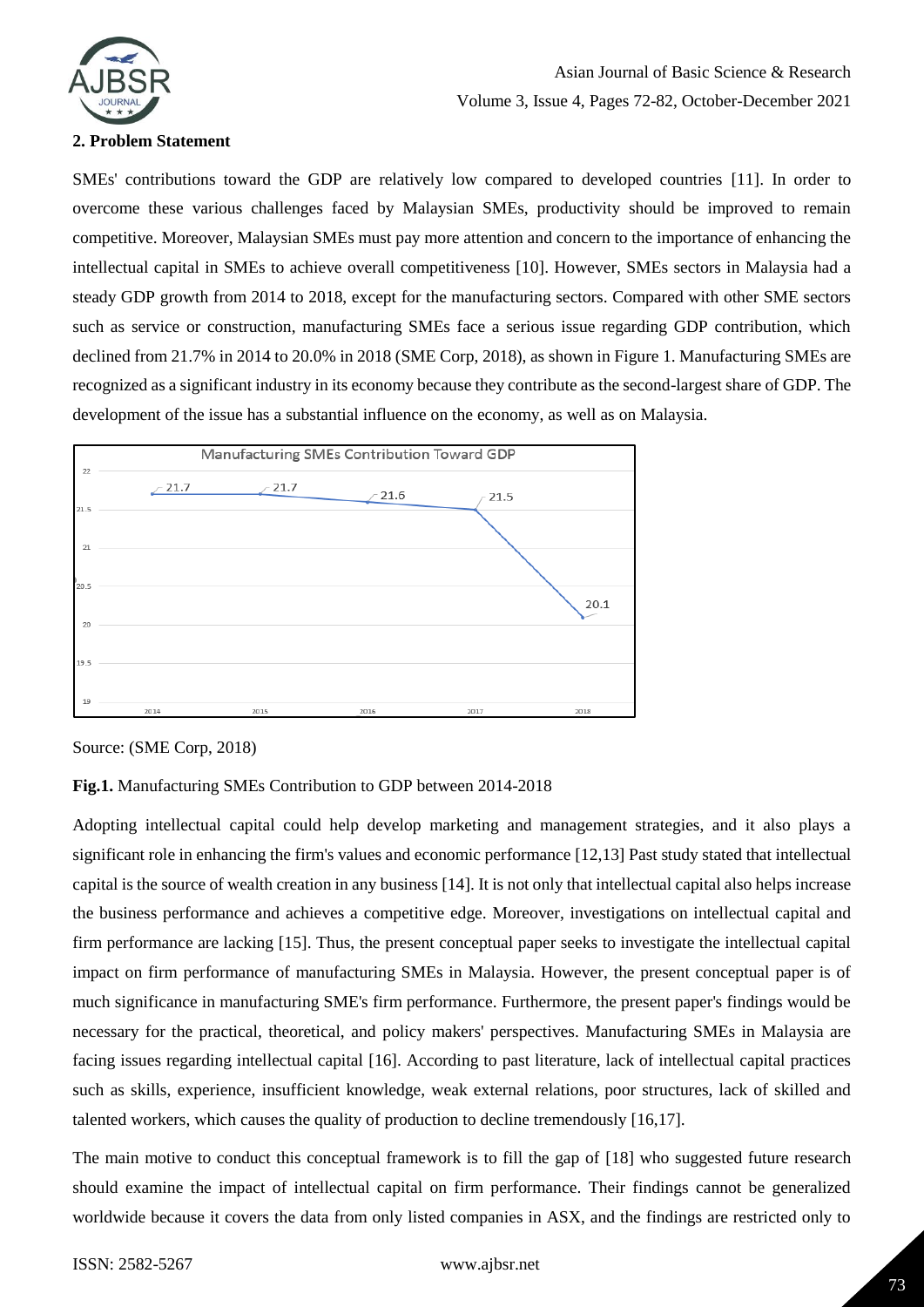

Australian listed companies. Thus, this conceptual paper will provide valuable information and create awareness to the owner/managers of manufacturing SMEs in Malaysia about how organizational learning practices could improve their firm performance. Thus, the paper extends the current body of knowledge in both theoretical and practical areas.

### **3. Literature Review**

### *3.1. Firm Performance*

Firm performance measures performance indicators such as profits, growth, productivity, revenues, efficiency, and stock price [19]. Firm performance is divided into two (2) parts, financial and non-financial performance. The financial performance of the manufacturing SMEs can be measured based on revenue, profitability, reducing cost, return on assets and return on sales, according to [20]. However, the present conceptual paper proposed that firm performance would measure the financial performance of the manufacturing SMEs based on revenue, profitability, reducing cost, return on assets and return on sales.

#### *3.2. Intellectual Capital*

The intellectual capital term was first introduced by Galbraith as intangible resources in a firm with various resources such as knowledge, education, employee's competencies, skills, intellectual agility, customer relationships, brand names, and organizational structure. Table 1: introduce the various definition over the years by different authors regarding intellectual capital.

| <b>Author(s)</b> | <b>Definitions</b>                                                                                                                |  |  |  |
|------------------|-----------------------------------------------------------------------------------------------------------------------------------|--|--|--|
| [21]             | Intellectual capital is not only a static, intangible asset per se but an<br>ideological process, a means to an end.              |  |  |  |
| $[22]$           | Brainpowers possessed by the members of the firm and their skills,<br>which has been turned into patents, trademarks, and brands. |  |  |  |
| [23]             | Knowledge, skills, know how, experiences of the company's<br>employees and its relationship with outside parties.                 |  |  |  |
| [24]             | The accumulated value possessed by the employees.                                                                                 |  |  |  |
| $[25]$           | The collective intangible assets and their stream of knowledge.                                                                   |  |  |  |
| $[26]$           | The process of knowledge generation that might be leveraged into<br>some types of social and economic value.                      |  |  |  |

|  | Table 1. Definitions of intellectual capital |  |  |  |
|--|----------------------------------------------|--|--|--|
|--|----------------------------------------------|--|--|--|

Intellectual capital has been extensively studied within overall organizational performance SMEs [10,27], While acknowledging the contribution of SMEs towards the economy, studies have concluded that SMEs ' survival strongly depends upon their competitive and sustainable advantage [10]. In Malaysia, the researchers have stated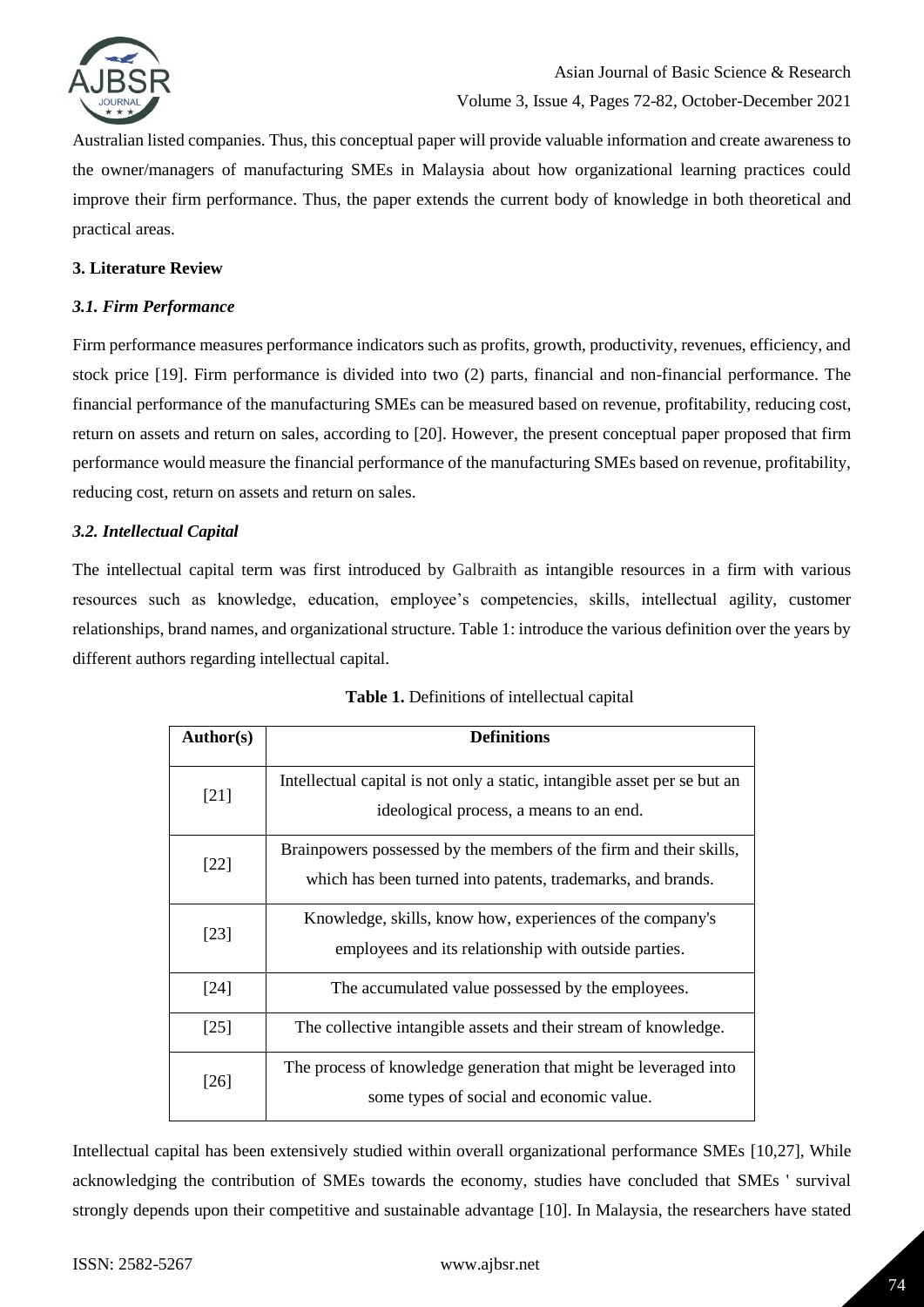

## Asian Journal of Basic Science & Research

### Volume 3, Issue 4, Pages 72-82, October-December 2021

that intellectual capital is not confined to understanding or illustrating unstated values of an organization; it is more about transposing the results of an organization's tacit values into new values [10]. The emphasis on having competitive advantages to the organization, which could depend both on physical and intellectual capital, has given the Malaysian authorities to place a considerable emphasis on intellectual capital [10]. According to [28,29], SMEs embed intellectual capital in ensuring their economic resilience and competencies in the era of globalization and rapid technological changes. Malaysia shows that SMEs have been interested in emphasizing intellectual capital. It considers the pursuit of effective use of knowledge embedded in human intellect, organizational routines, and market relationships [16]. The majority of Malaysian SMEs remain with little consideration on the intellectual capital, while this issue remains relatively under-researched about SMEs. Therefore, to increase the competitiveness and performance of Malaysian SMEs, the Malaysian government strongly supports the intellectual capital and what comes under it from skills, knowledge, relationships, and structure [13].

### *3.3. Intellectual Capital and Firm Performance*

The significance of competitive advantages for a firm is critical, while competitive advantages depend on physical and intellectual capital. It is found to strongly influence organizational efficiency, productivity, and performance [13]. Intellectual capital is an essential intangible resource for a firm, where various researchers argued that intellectual capital plays a significant role in creating value for the firm [14]. In order to increase the business performance and achieving a competitive edge, intellectual capital was found to be the only source of wealth creation in a business, while the investigation of the relationship between intellectual capital and firm performance [30]. Past study measured the impact of intellectual capital on firm performance through productivity and profitability; the study has found that intellectual capital has a positive impact on organizational performance [31]. The intellectual capital of a firm represents the wealth of ideas and the ability to innovate, which will define the firm's future.

Meanwhile, from a theoretical and empirical point of view, it has been stated that intellectual capital affects the performance of an organization that adequately used its intangible resources and assets that contribute to the level of competitiveness and efficiency. Therefore, the financial performance of a company is not the primary determinant of the overall performance of a firm, but to its intangible assets in which knowledge and proficiency have become the most significant assets on a firm [5,32,33]. The impact of intellectual capital on firm performance has been studied since the early 2000s.

A variety of measurement models has been used, and the findings were mixed. Based on those findings, it is far more complex to answer the research question concerning whether intellectual capital has any systematic influence on the firm performance? Intellectual capital is considered a resource that can be confirmed as intangible resources of a firm that are unambiguously connected to the organization's strategy [34]. Intellectual capital has been categorized as one of the most critical factors influencing overall firm performance [35]. There are various benefits of intellectual capital toward organizational performance; such benefits are considered indirect through applying innovation, human resource practices, and leadership style [20]. Various previous researchers have shown that intangible resources such as intellectual capital would help firms gain efficiency, strengthen core competencies and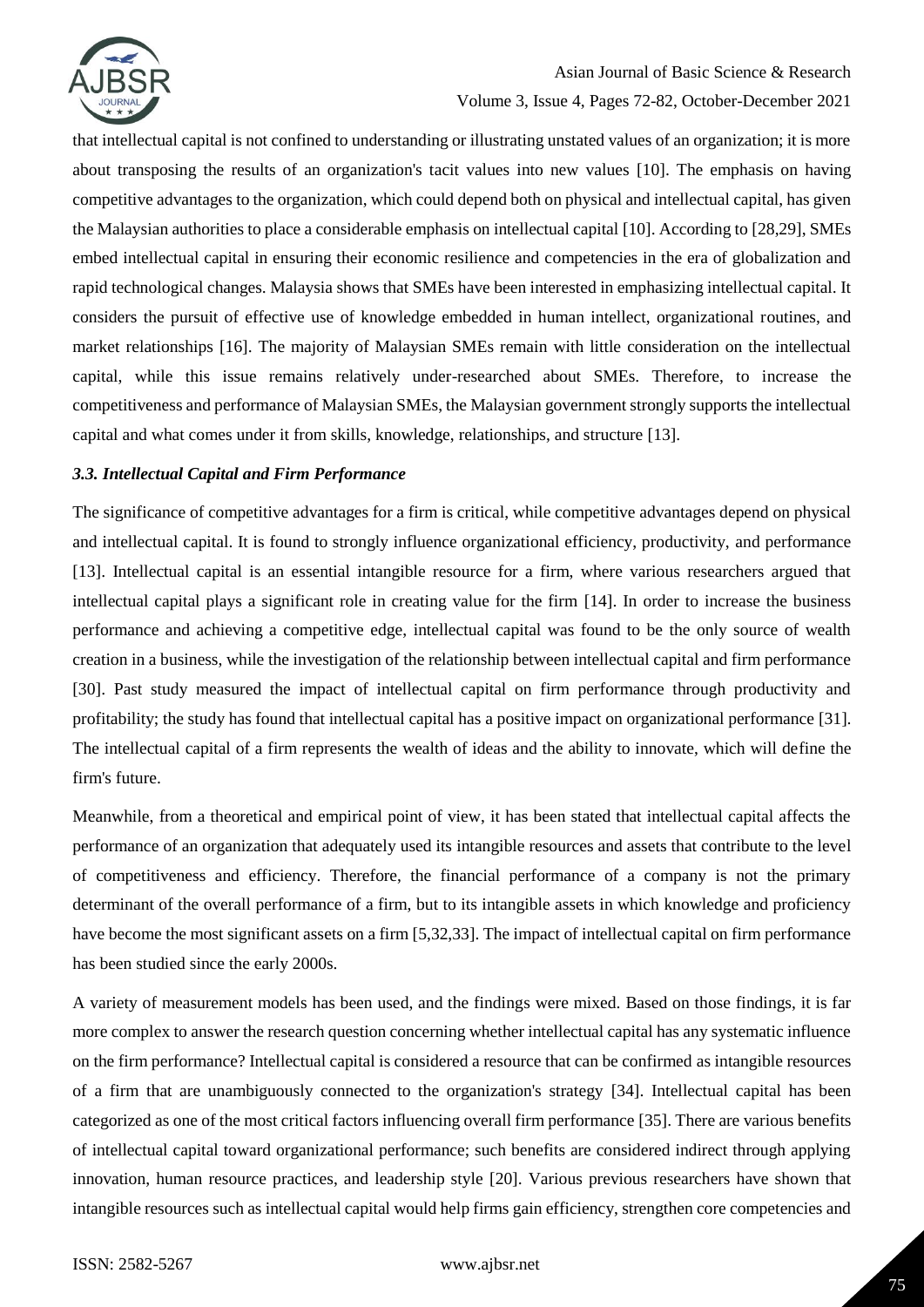

improve the overall performance of a firm [5]. Consequently, [36] proposed a broader perspective about intellectual capital that is emphasizing, which resulting in higher profitability and competitiveness in the long term [32,33,36]. Past studies have found that intellectual capital positively affects organizational performance [14,37]. Moreover, the majority of empirical literature suggests that intellectual capital and its components are associated with improved firm performance [38–42]. Previous findings stated that the relationship between firm performance and intangible resources remains with a limited understanding, indicating the need for further investigation [43]. Based on the discussed literature, the following hypothesize was proposed:

**H1:** There is a positive relationship between intellectual capital and firm performance



**Fig.2.** Conceptual Framework

Based on the literature review, many past studies mostly found that intellectual; capital positively influences firm performance. Thus, when intellectual capital activities increase, this will also improve the Manufacturing SME's firm performance. Moreover, the relationship between intellectual capital and firm performance is expected to be strong.

### *3.4. Underpinning Theory*

### *3.4.1. Resource-Based View theory*

Resource-based view theory (RBV) theory is used in studies to help provide an explanation for firm resources used and result in differences of performance measure by firms that engaged in intellectual capital [44,45]. However, the modern approach to analyzing the competitive advantage's sustainability is the (RBV) theory. This theory has begun in the middle of the 1980s by [46]. It has been developed and enhanced by two authors, [47,48], where they help give further understanding of the theory. (RBV) theory is comprehended by most firms. At the same time, [49] has given a brief notion of the (RBV) theory that could help in bringing out the equilibrium orientation of the (RBV) theory. According to [50], (RBV) theory is underscored by the fundamental concern of its resources endowment of financial capital, physical capital, intellectual capital. Moreover, their resources constitute (capabilities, processes, assets, and knowledge, brand names, the technology of skilled person, trade contact, machinery, efficient procedures, and capital, etc.) under the total control of the firm [46,51,52]

Previous studies in the context of intellectual capital have used various theories, such as knowledge-based theory. Neither knowledge-based view theory, which is mainly focused on the knowledge of employee's regardless of other human resources such as experience, skills, and abilities [53,54], or contingency theory which focused on the concept that constitutes varying variables [44] are suitable to study the impact of intellectual capital on firm performance. Hence, for firms to have sustainable competitive advantages, resources or combined resources remain secured to recent easy accessibility in the open market [55]. Furthermore, (RBV) theory is found the most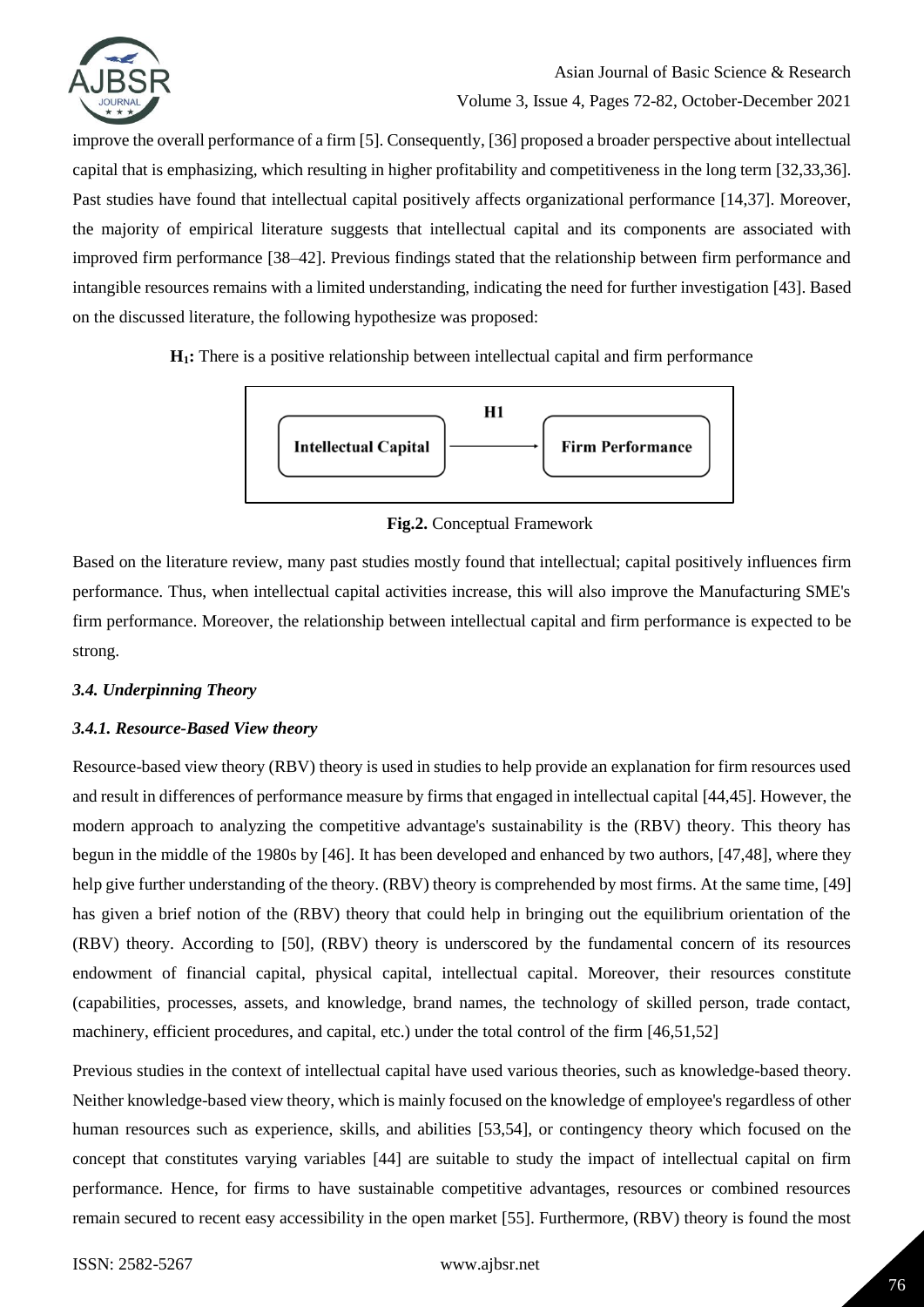

suitable in underpinning the theoretical model of investigating the impact of resources allocation on intellectual capital development [32,36,54].

### *3.4.2. Intellectual Capital and Resource-Based View (RBV) Theory*

It is well acknowledged that a company's assets do not all have the same core value. Most strategists believe that intellectual capital is more critical than physical capital [56,57]. This is due to its ability to increase value without reducing itself when put into reality. As a result, the resource-based view theory emphasizes the relevance of both tangible and intangible resources for competitive advantage, laying the groundwork for a greater understanding of the value of intellectual capital for businesses [58]. According to past study, firms endowed with resources may derive competitive advantages when those resources are valuable, rare, inimitable, and non-substitutable [44].

Moreover, firm performance might be impacted by those resources only when they are well managed and utilized to achieve superior performance [44]. Firms can derive effectiveness and efficiency in their operation from resources considered valuable and are effectively utilized to help in implementing the competitive advantage. According to [59] strategic utilization of these resources will give firms longer competitive advantages. A resource will have competitive advantages when it is non-substitutable, rare, and inimitable [55].

#### **4. Research Design/Methodology/Approach**

A systematic review was conducted by five (5) reviewers who focus on the acquisition and synthesis of information blindly and in tandem. Furthermore, the review approach was well-developed in order to reduce biases and exclude obsolete or low-quality research. In systematic analysis, the first step is to adequately develop the study subject, followed by implementing a process. Furthermore, using a systematic review approach, it is essential to do a thorough and objective literature review. As a result, all results will be available to all findings, including those particularly important to our work. That is why a systematic review must be thorough, accurate, and repeatable; these traits separate a systematic review from traditional narrative research.

### **5. Results and Discussion**

A detailed review of academic journals, proceedings, conferences, and books relevant to the keywords and study field was used to create the conceptual paper. Based on the extent of the literature review and the research disagreement, the following theoretical structure was established (Figure 2).

### **6. Study Implication**

This paper acts as a platform for Manufacturing SMEs and the Malaysian government to place a more significant and revived emphasis on firm success facets and determinants. The current conceptual paper can conclude that intellectual capital is a significant antecedent of firm success based on the results of previous studies. The conceptual framework has not been tested empirically.

Other influencing variables, such as knowledge and process management, may have been included in future studies. Other independent variables, such as innovation performance, and moderating variables, such as innovation capability, may be considered in future research and experimentally tested. A comparative analysis of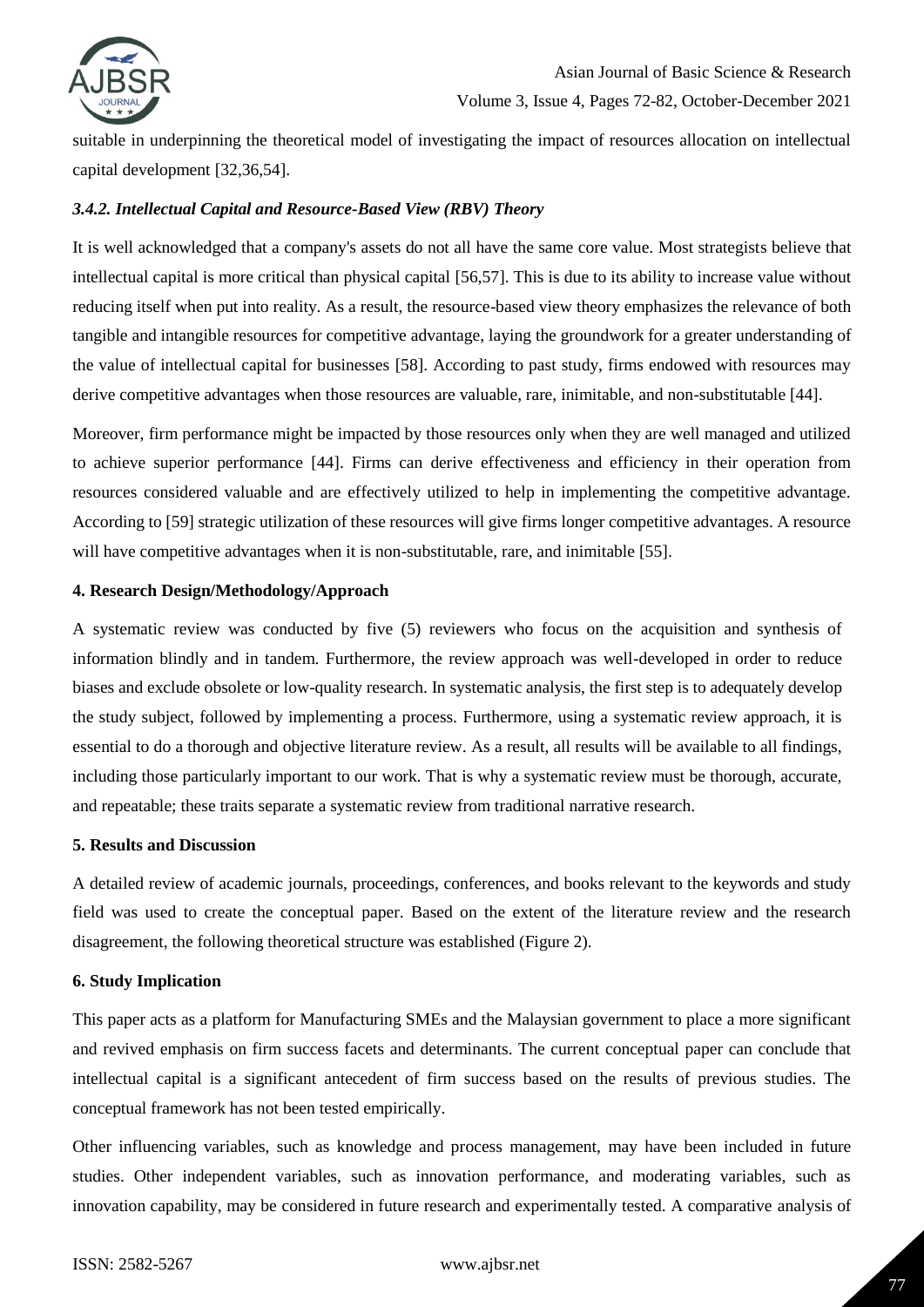

SMEs' intellectual capital on environmental issues, such as environmental performance, could be conducted in the future. Future research may also explore the impact of other independent, mediating, or moderating variables that could extend the present paper's theoretical model.

### **7. Conclusion**

This conceptual paper focuses on intellectual capital importance and its impact on firm performance. High emphasis on intellectual capital investment in Malaysian SMEs would also motivate other firms to utilize the firm's resources efficiently. The present conceptual paper explained how intellectual capital could be used to generate superior performance. Firms should effectively exploit their firm's resources to enjoy superior performance. As a result of the fast-changing market trends and competitive market, SMEs must employ various methods to get a competitive advantage in providing better products or services to meet the demands of their clients. This paper will provide an impetus for Manufacturing SMEs owner/managers and the government of Malaysia to give greater and renewed focus to the aspects of firm performance and its influencers. Based on the past literature and findings, the present study can argue that intellectual capital is the essential antecedent of firm performance. Despite contributions and implications, the study is not free from limitations. It has some limitations that are acknowledged here. Firstly, the paper studied the impact of intellectual capital on firm performance from a conceptual perspective and has not been studied. Future researchers can conduct the present paper's framework. Secondly, the paper was limited to a single sector in Malaysian SMEs; future studies can study other sectors than manufacturing, such as the service or construction sector. Thirdly, future researchers can expand the framework by examining other factors, such as organizational learning and the mediating role of innovation capability.

#### **Declarations**

### *Source of Funding*

*This research did not receive any grant from funding agencies in the public, commercial, or not-for-profit sectors.*

### *Competing Interests Statement*

*The authors declare no competing financial, professional and personal interests.*

### *Consent for publication*

*Authors declare that they consented for the publication of this research work.* 

### **References**

[1] Asiaei, K., Jusoh, R., Bontis, N. Intellectual capital and performance measurement systems in Iran. J. Intellect. Cap. 2018, 19, 294-320, doi: 10.1108/JIC-11-2016-0125.

[2] Asiaei, K., Jusoh, R. Using a robust performance measurement system to illuminate intellectual capital. Int. J. Account. Inf. Syst. 2017, 26, 1-19, doi: 10.1016/j.accinf.2017.06.003.

[3] Hudson, B. Penal policy and social justice, Macmillan International Higher Education, 1993, ISBN 1349230715.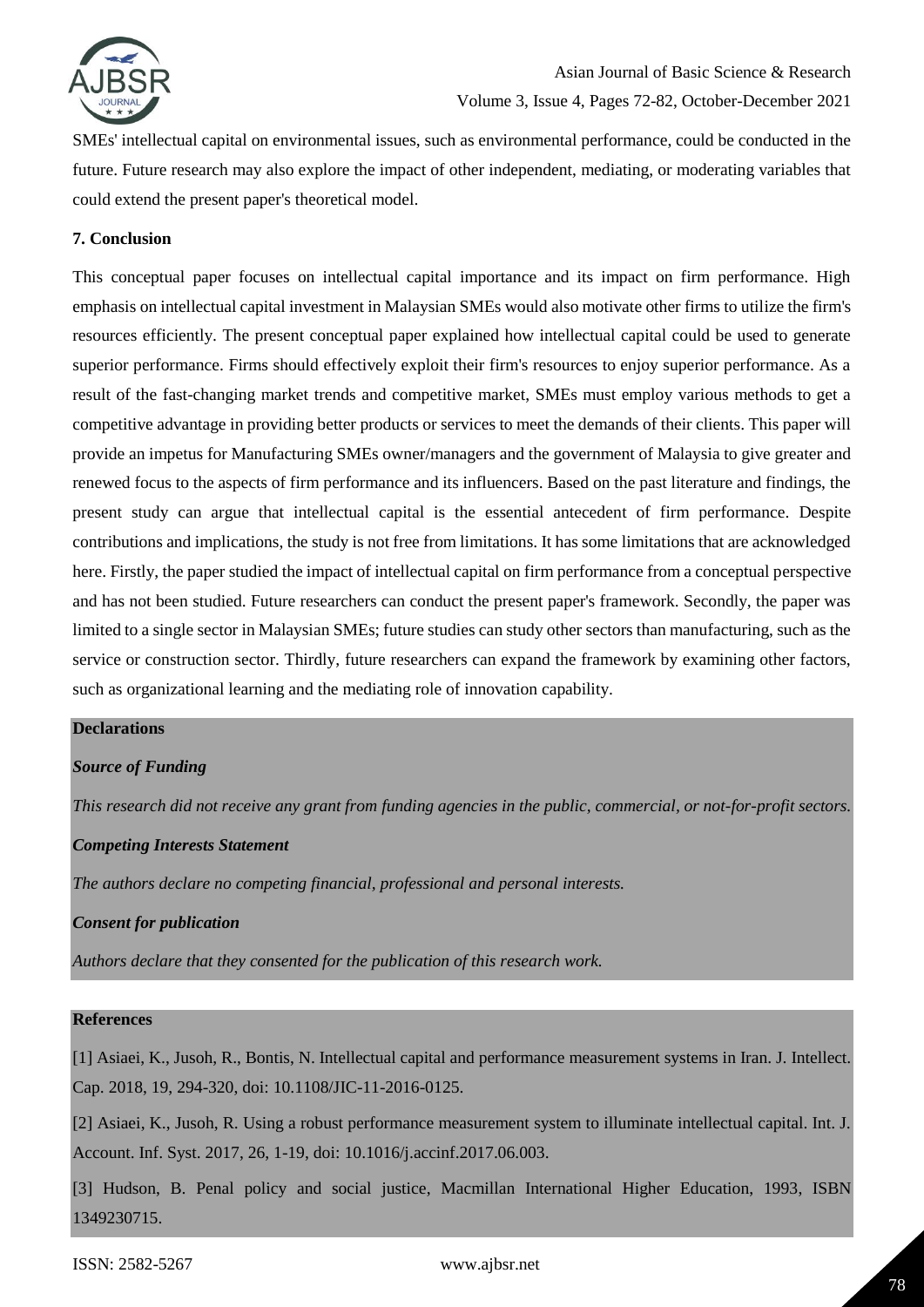

[4] Ahmed, S.S., Guozhu, J., Mubarik, S., Khan, M., Khan, E. Intellectual capital and business performance: the role of dimensions of absorptive capacity. J. Intellect. Cap. 2019, 21, 23-39, doi: 10.1108/JIC-11-2018-0199.

[5] Cisneros, M.A.I., Hernandez-Perlines, F. Intellectual capital and Organization performance in the manufacturing sector of Mexico. Manag. Decis. 2018.

[6] Daou, A., Karuranga, E., Su, Z. Towards a better understanding of intellectual capital in Mexican SMEs. J. Intellect. Cap. 2014, 15, 316-332, doi: 10.1108/JIC-08-2013-0092.

[7] Saleh, A.S., Ndubisi, N.O. An evaluation of SME development in Malaysia. Int. Rev. Bus. Res. Pap. 2006, 2, 1-14.

[8] Ismail, M. Corporate social responsibility and its role in community development: An international perspective. J. Int. Soc. Res. 2009, 2.

[9] Hilmi, M.F., Thurasamy, R., Mustapha, Y., Pawanchik, S. Exploring intellectual capital of Malaysian small and medium entrepreneurs. In Proceedings of the 2011 IEEE Colloquium on Humanities, Science and Engineering, IEEE, 2011, pp. 626-631.

[10] Khalique, M., Bontis, N., Bin Shaari, J.A.N., Isa, A.H.M. Intellectual capital in small and medium enterprises in Pakistan. J. Intellect. Cap. 2015.

[11] Montes, N.B.D., Baticados, G.N. Small and Medium Enterprises in the Malaysian Economy: Some Lessons Learned for SME Development in the Philippines. J. Econ. Manag. Agric. Dev. 2016, 2, 55-74.

[12] Palazzi, F., Sgrò, F., Ciambotti, M., Bontis, N. Technological intensity as a moderating variable for the intellectual capital-performance relationship. Knowl. Process Manag. 2020, 27, 3-14, doi: 10.1002/kpm.1617.

[13] Bin Shaari, J.A.N., bin Md Isa, A.H., Khalique, M. Impact of intellectual capital on organizational performance of ICT SMEs in Penang, Malaysia. Mark. Forces 2018, 13.

[14] Musteen, M., Ahsan, M., Park, T. SMEs, Intellectual Capital, and Offshoring of Service Activities: An Empirical Investigation. Manag. Int. Rev. 2017, 57, 603-630.

[15] Muda, I., Roosmawati, F., Siregar, H.S., Manurung, H., Banuas, T. Performance Measurement Analysis of Palm Cooperative Cooperation with Using Balanced Scorecard. In Proceedings of the IOP Conference Series: Materials Science and Engineering, IOP Publishing, 2018, Vol. 288, p. 12081.

[16] Muda, S., Che Abdul Rahman, M.R. Sectoral effects of intellectual capital on Malaysian SME business performance. Asia-Pacific Manag. Account. J. 2019, 14, 153-175.

[17] Khalique, M., Hina, K., Ramayah, T., bin Shaari, J.A.N. Intellectual capital in tourism SMEs in Azad Jammu and Kashmir, Pakistan. J. Intellect. Cap. 2020.

[18] Amin, S., Usman, M., Sohail, N., Aslam, S. Relationship between intellectual capital and financial performance: The moderating role of knowledge assets. Pakistan J. Commer. Soc. Sci. 2018, 12, 521-547.

[19] Gërguri‐Rashiti, S., Ramadani, V., Abazi‐Alili, H., Dana, L., Ratten, V. ICT, innovation and firm performance: the transition economies context. Thunderbird Int. Bus. Rev. 2017, 59, 93-102.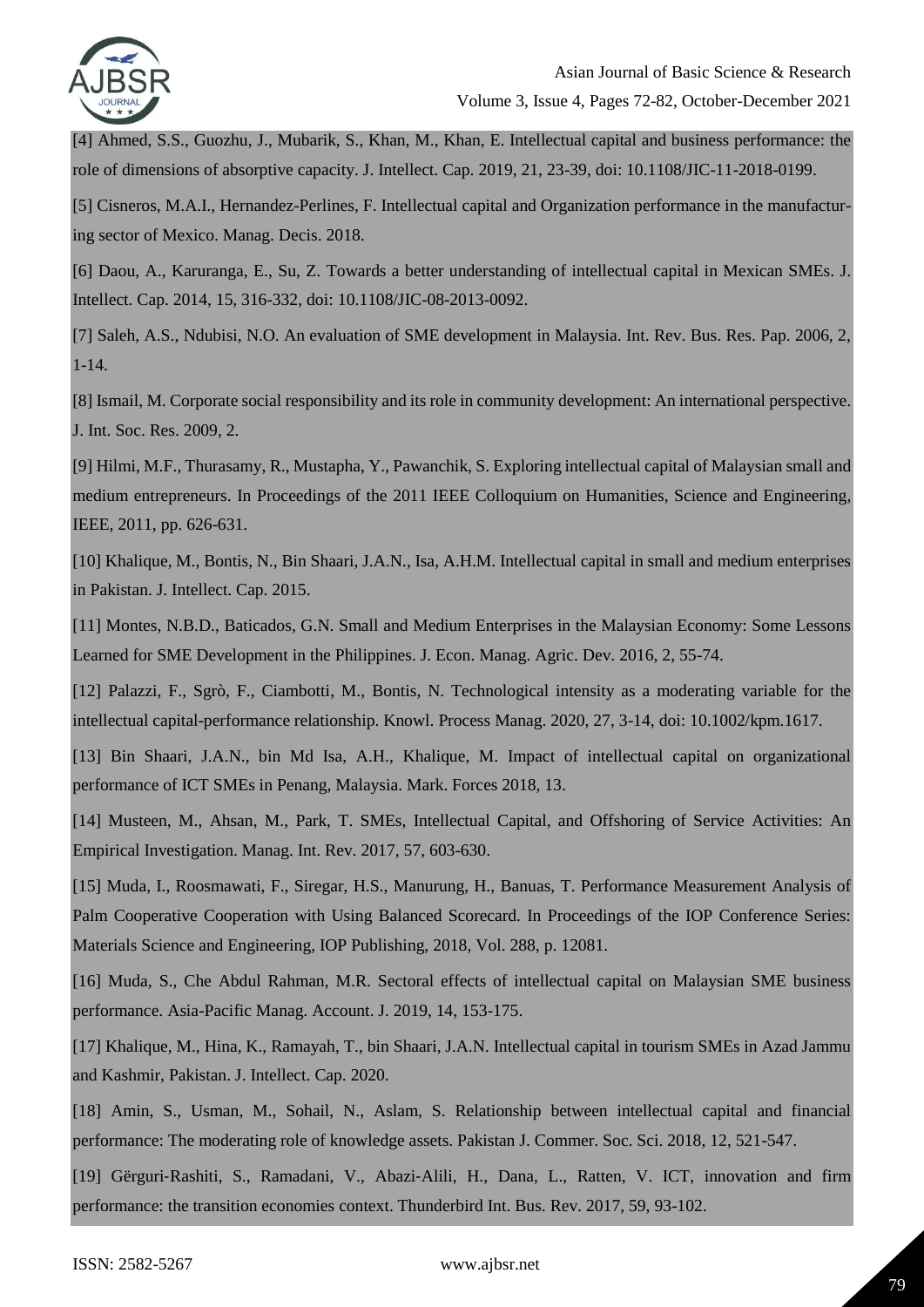

[20] Khalique, M., Bontis, N., Bin Shaari, J.A.N., Yaacob, M.R., Ngah, R. Intellectual capital and organisational performance in Malaysian knowledge-intensive SMEs. Int. J. Learn. Intellect. Cap. 2018, 15, 20-36, doi: 10.1504/ IJLIC.2018.088345.

[21] Bontis, N. Intellectual capital: an exploratory study that develops measures and models. Manag. Decis. 1998, 36, 63-76, doi: 10.1108/00251749810204142.

[22] Roos, J., Roos, G., Dragonetti, N.C., Edvinsson, L. Developing an Intellectual Capital System: the Process Model. In Intellectual Capital, Springer, 1997, pp. 59-77.

[23] Edvinsson, L., Malone, M. Realizing your company's true value by finding its hidden brain power. Intellect. Cap. 1997.

[24] Stewart, T.A. Intellectual capital: the new wealth of organizations, Bantam Doubleday Dell Publishing Group. Inc., New York, NY 1997.

[25] Bontis, N., Girardi, J. Teaching knowledge management and intellectual capital lessons: an empirical examination of the TANGO simulation. Int. J. Technol. Manag. 2000, 20, 545-555.

[26] Jørgensen, K.M. Conceptualising intellectual capital as language game and power. J. Intellect. Cap. 2006.

[27] Khalique, M., Shaari, J.A.N.B., Isa, A.H.B.M. The road to the development of intellectual capital theory. Int. J. Learn. Intellect. Cap. 2013, 10, 122-136, doi: 10.1504/IJLIC.2013.052953.

[28] Kamaluddin, A., Arshad, R., Akmal Hasan, H., Abu Samah, S.A. Social capital and innovation capital: accountability towards small medium enterprises' (SMEs) sustainable performance. Manag. Account. Rev. 2016, 15, 1-28.

[29] Khalique, M., Pablos, P.O. de Intellectual capital and performance of electrical and electronics SMEs in Malaysia. Int. J. Learn. Intellect. Cap. 2015, 12, 251-269.

[30] Cleary, P., Quinn, M. Intellectual capital and business performance: An exploratory study of the impact of cloud-based accounting and finance infrastructure. J. Intellect. Cap. 2016, 17, 255-278, doi: 10.1108/JIC-06- 2015-0058.

[31] Iqbal, A., Latif, F., Marimon, F., Sahibzada, U.F., Hussain, S. From knowledge management to organizational performance: Modelling the mediating role of innovation and intellectual capital in higher education. J. Enterp. Inf. Manag. 2019.

[32 Kengatharan, N. A knowledge-based theory of the firm: Nexus of intellectual capital, productivity and firms' performance. Int. J. Manpow. 2019, doi: 10.1108/IJM-03-2018-0096.

[33] McDowell, W.C., Peake, W.O., Coder, L.A., Harris, M.L. Building small firm performance through intellectual capital development: Exploring innovation as the "black box." J. Bus. Res. 2018, 88, 321-327, doi: 10. 1016/j.jbusres.2018.01.025.

[34] Manes Rossi, F., Citro, F., Bisogno, M. Intellectual capital in action: evidence from Italian local governments. J. Intellect. Cap. 2016, 17, 696-713, doi: 10.1108/JIC-01-2016-0011.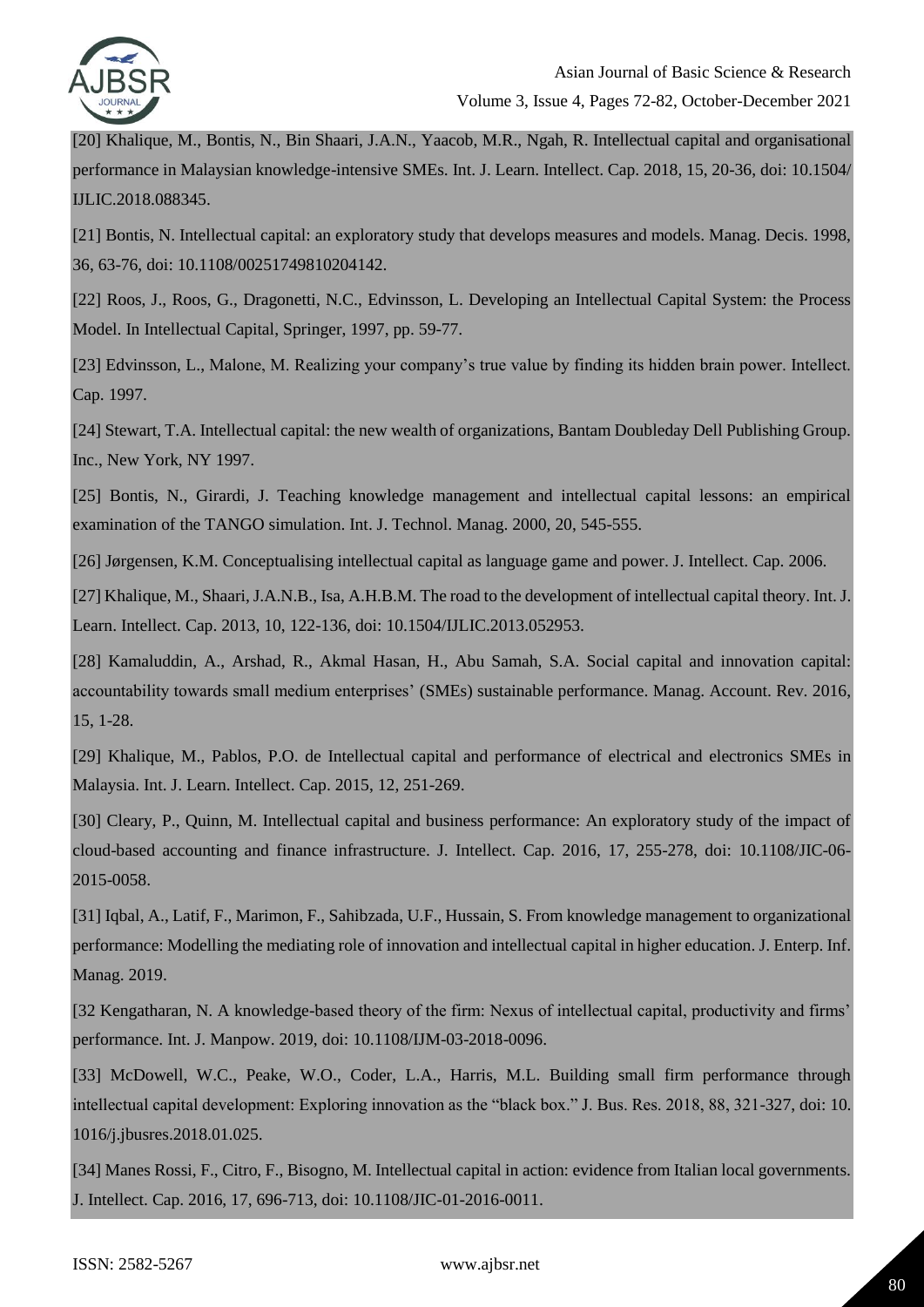

[35] Anwar, M., Khan, S.Z., Khan, N.U. Intellectual capital, entrepreneurial strategy and new ventures performance: Mediating role of competitive advantage. Bus. Econ. Rev. 2018, 10, 63-93.

[36] Ahmed El-Imam, A.M., Greetham, D., Du, C., Dyer, P.S. The development of a biorefining strategy for the production of biofuel from sorghum milling waste. Biochem. Eng. J. 2019, 150, doi: 10.1016/j.bej.2019.107288.

[37] Scafarto, V., Ricci, F., Scafarto, F. Intellectual capital and firm performance in the global agribusiness industry. J. Intellect. Cap. 2016, 17, 530-552, doi: 10.1108/jic-11-2015-0096.

[38] Jardon, C.M., Martos, M.S. Intellectual capital as competitive advantage in emerging clusters in Latin America. J. Intellect. Cap. 2012.

[39] Kamukama, N., et al. Intellectual capital and performance: testing interaction effects. J. Intellect. Cap. 2010.

[40] Kim, E.A., Jang, K.S. Development of a measurement of intellectual capital for hospital nursing. J. Korean Acad. Nurs. 2011, 41, 129-140, doi: 10.4040/jkan.2011.41.1.129.

[41] Maditinos, D., Sevic, Z., Tsairidis, C. Intellectual capital and business performance: an empirical study for the Greek listed companies. 2010.

[42] Sharabati, A.A., Jawad, S.N., Bontis, N. Intellectual capital and business performance in the pharmaceutical sector of Jordan. Manag. Decis. 2010.

[43] Gogan, L.M., Artene, A., Sarca, I., Draghici, A. The impact of intellectual capital on organizational performance. Procedia-social Behav. Sci. 2016, 221, 194-202.

[44] Othman, S., et al. The conceptual framework on social entrepreneurship activities as a mediator between social capital and the performance of Malaysian small and medium enterprises (SMEs). J. Educ. Soc. Sci. 2017, 110-114.

[45] Panda, D., Reddy, S. Resource based view of internationalization: evidence from Indian commercial banks. J. Asia Bus. Stud. 2016.

[46] Wernerfelt, B. A resource-based view of the firm. Strateg. Manag. J. 1984, 5, 171-180.

[47] Rumelt, R.P. Towards a strategic theory of the firm. Compet. Strateg. Manag. 1984, 26, 556-570.

[48] Barney, J.B. Types of competition and the theory of strategy: Toward an integrative framework. Acad. Manag. Rev. 1986, 11, 791-800.

[49] Peteraf, M.A. The cornerstones of competitive advantage: a resource-based view. Str. M. J. 1993, 179-191.

[50] Chan, H.K., Yee, R.W.Y., Dai, J., Lim, M.K. The moderating effect of environmental dynamism on green product innovation and performance. Int. J. Prod. Econ. 2016, 181, 384-391.

[51] Ford, Paladino, Enabling innovation through strategic synergies. J. Prod. Innov. Manag. 2013, 30, 1058-1072. [52] Penrose, E.T. The Theory of the Growth of the Firm. New York: John Wiley & Sons Inc. Penrose, E. T 1959, 1, 1-23.

[53] Barkat, W., Beh, L.S. Impact of intellectual capital on organizational performance: Evidence from a developing country. Acad. Strateg. Manag. J. 2018, 17, 6104.